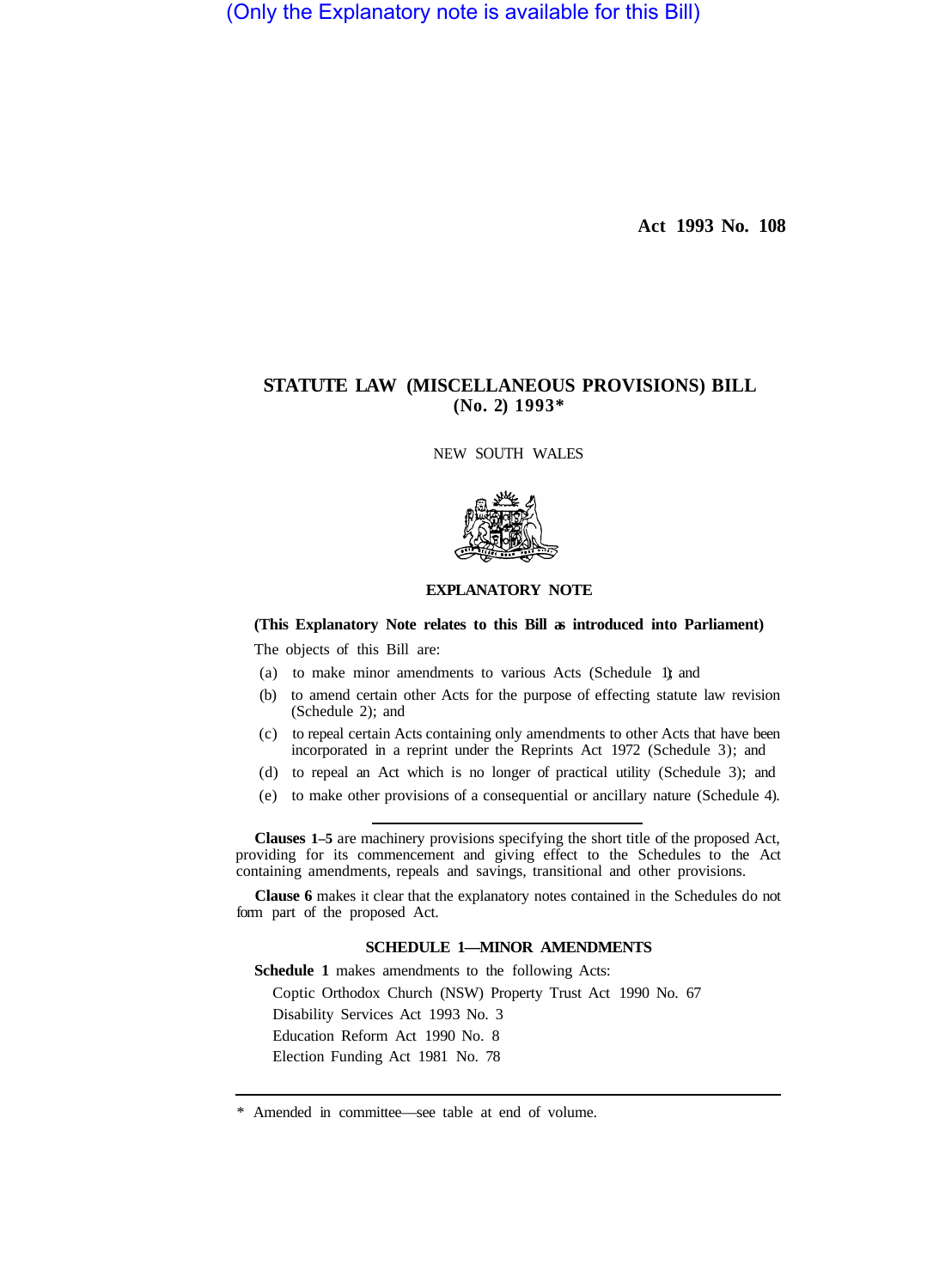*Statute Law (Miscellaneous Provisions) (No. 2) 1993 [Act 1993 No. 108]* 

Geographical Names Act 1966 No. 13 Guardianship Act 1987 No. 257 Justices Act 1902 No. 27 Liquor (Amendment) Act 1993 No. 28 Optical Dispensers Act 1963 No. 35 Parliamentary Electorates and Elections Act 1912 No. 41 Physiotherapists Registration Act 1945 No. 9 Public Hospitals Act 1929 No. 8 Registered Clubs (Amendment) Act 1993 No. 29 Sydney Market Authority Act 1948 No. 11 Teacher Housing Authority Act 1975 No. 27 Technical and Further Education Commission Act 1990 No. 118 Technical Education Trust Funds Act 1967 No. 95 Telecommunications (Interception) (New South Wales) Act 1987 No. 290 Tourism Commission Act 1984 No. 46 Zoological Parks Board Act 1973 No. 34

The amendments to each Act are explained in detail in the explanatory note relating to the Act concerned set out in Schedule 1.

Where necessary, provisions of a saving nature relating to the amendment concerned have also been set out in Schedule 1.

# **SCHEDULE 2—AMENDMENTS BY WAY OF STATUTE LAW REVISION**

**Schedule 2** amends certain other Acts for the purpose of effecting statute law revision. A number of other amendments are made relating to formal drafting matters and minor corrections.

The amendments to each Act are explained in detail in the explanatory note relating to the Act concerned set out in Schedule 2.

#### **SCHEDULE 3—REPEALS**

**Schedule 3** repeals a number of Acts. Since the Statute Law (Miscellaneous Provisions) Act 1985, the number of Acts in force has been gradually reduced by repealing amending Acts once the amendments contained in, the Acts have been incorporated in a reprint. The Schedule continues this process.

The Schedule also repeals the Billiards and Bagatelle (Repeal) Act 1992. The amendments made by that Act to the Gaming and Betting Act 1912 have been incorporated in a reprint. Because of section 28 of the Interpretation Act 1987, the repeal does not operate to revive the Billiards and Bagatelle Act 1902.

The effect of the repeal of amending Acts is explained in detail in the explanatory note set out in Schedule 3.

 $\overline{2}$